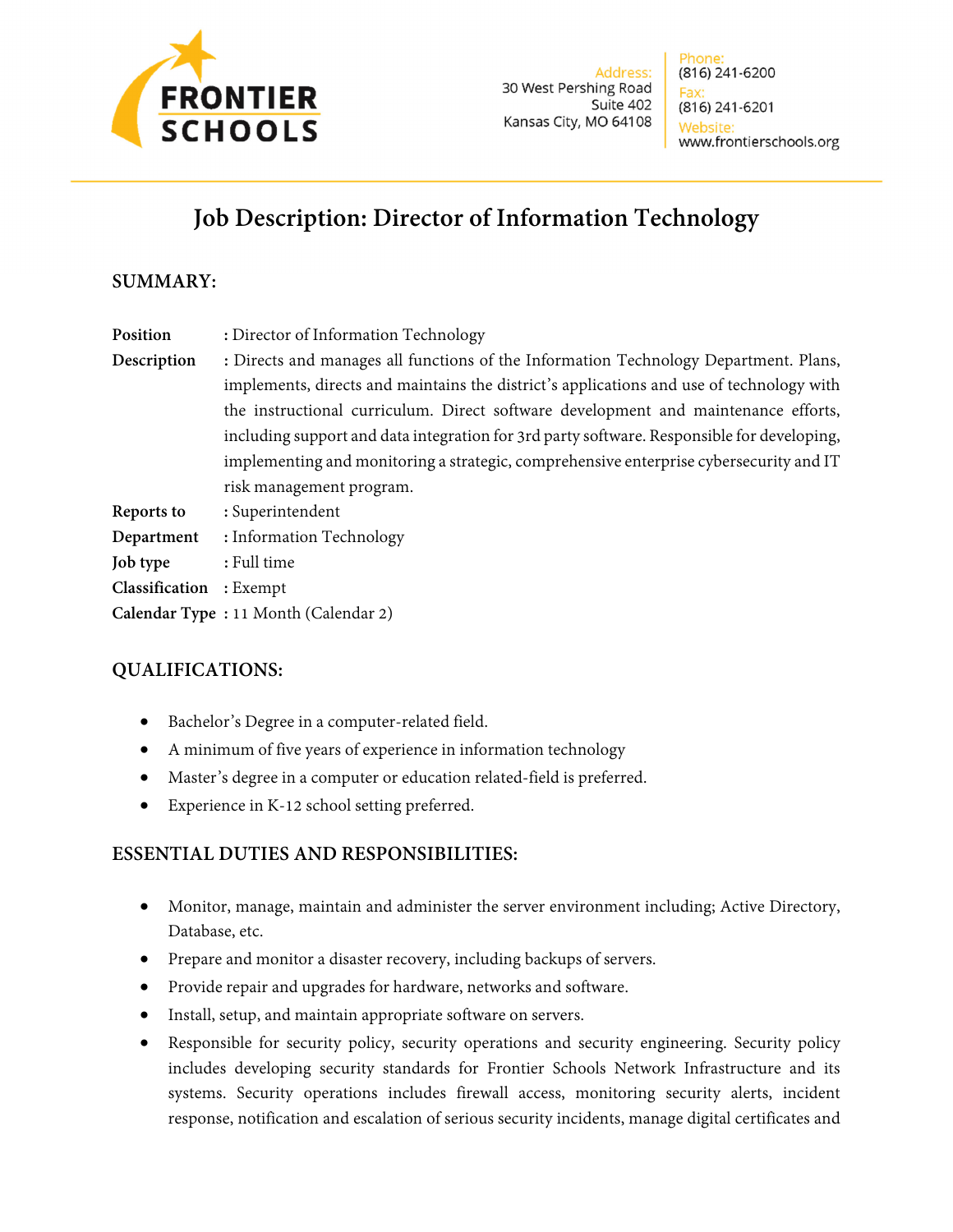

multi-factor authentication. Security engineering includes recommendations for enterprise security solutions, consultation with departments and forensic investigations.

- Investigate network intrusions and other cyber security breaches to determine the cause and extent of the breach
- Support the development and implementation of security-oriented policies, procedures, and operating practices
- Support the continuous planning, development and implementation of a secure global infrastructure designed to protect against all matter of threat to Frontier Schools' resources and data
- Responsible for coordinating the selection and purchase of equipment and support materials needed to reach specified goals.
- Develop and maintain an accurate inventory of all technology equipment.
- Coordinates the design, planning, support, professional development and implementation of technology use in teaching, learning and District curriculum for the purpose of improving student learning in all subject areas.
- Directs program assessments for the purpose of ensuring that technology standards for teachers and students meet program goals and District guidelines.
- Manages a variety of program specific projects and components (e.g. online resources, instructional software, federal projects, district initiatives, etc.) for the purpose of providing guidance and direction needed to ensure project success.
- Participates in meetings, workshops and seminars for the purpose of conveying and/or gathering information required to perform functions and/or representing the District to external individuals and/or organizations.
- Direct in-house software development efforts
- Provide assistance in 3rd party software selection and implementation
- Supervise and train employees of Information and Technology Department
- Support campus information technology staff
- Prepare, maintain and keep updated IT procedures and documentation related to our processes and platform operations.
- Direct data integration design, implementation and maintenance efforts
- Coordinate software related issues with other departments
- Manage resources and processes required to design, plan, and support all information products and services.
- Research and evaluate new technologies to be used as enhancements or upgrades to existing server, network, and other IT infrastructure equipment.
- Perform other duties as assigned.